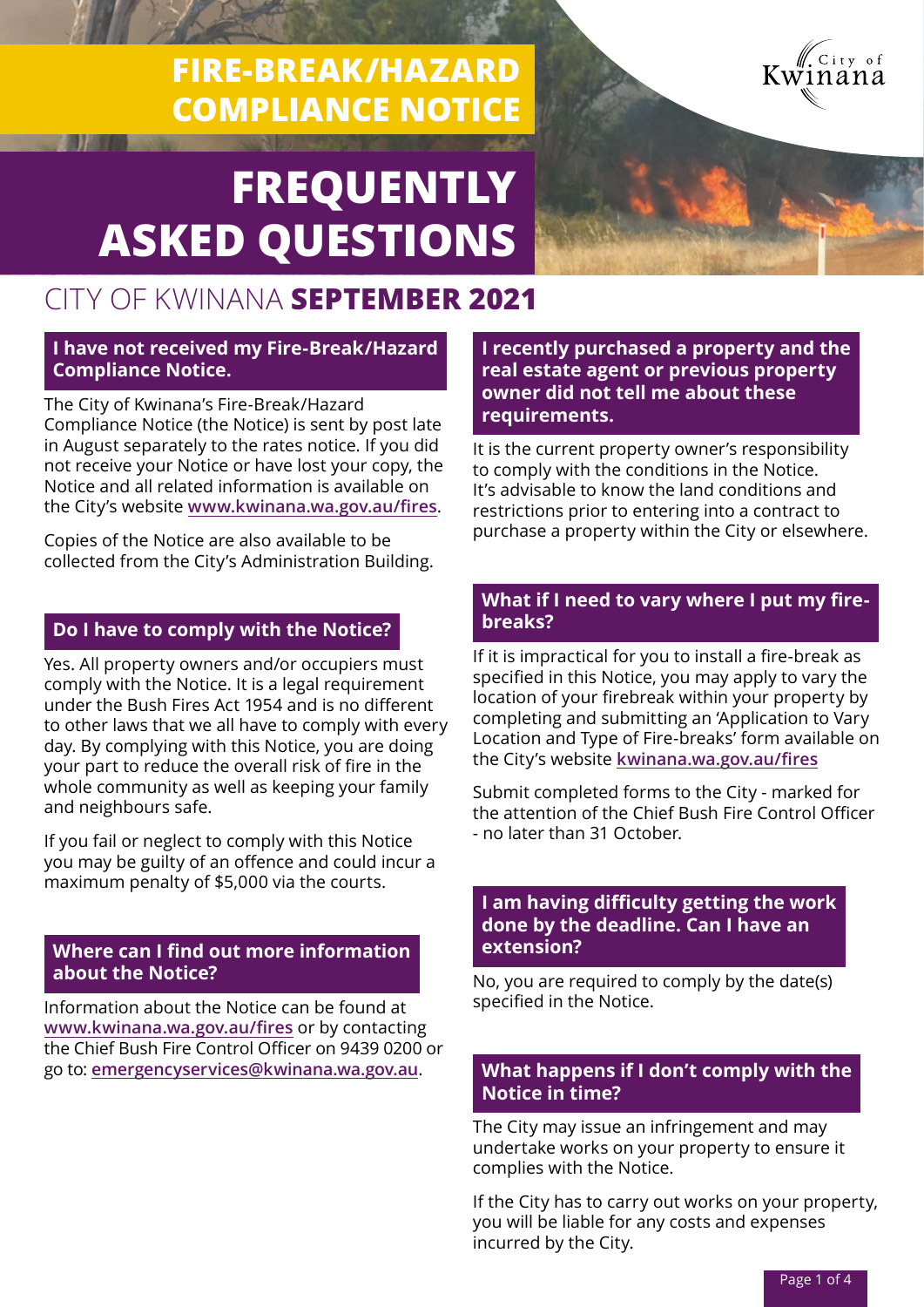**I have a property that is located within a residential, high-density urban block in town, or at an industrial or commercial site. Does this Notice apply to me?**

Yes, the Notice applies to all owners and/or occupiers of land located within the City of Kwinana.

## **I am not sure if I live in an urban or rural area of the City. How do I find out?**

Follow the below link to find out whether your land is located within an urban or rural area of the City.

**[www.kwinana.wa.gov.au/our-services/](https://www.kwinana.wa.gov.au/our-services/emergency-services/bushfires-fire-control/Documents/Zoning.pdf) [emergency-services/bushfires-fire-control/](https://www.kwinana.wa.gov.au/our-services/emergency-services/bushfires-fire-control/Documents/Zoning.pdf) [Documents/Zoning.pdf](https://www.kwinana.wa.gov.au/our-services/emergency-services/bushfires-fire-control/Documents/Zoning.pdf)**

#### **I live in an urban (residential) area. Do I have to comply with the Notice at certain times of the year or all year round?**

The Notice applies all year around to areas zoned as urban (residential).

## **I live in a rural area. Do I have to comply with the Notice at certain times of the year or all year round?**

Please refer to the Notice for specific requirements for your property. If further clarification is required, please contact the City of Kwinana Emergency Services.

**[emergencyservices@kwinana.wa.gov.au](mailto:emergencyservices@kwinana.wa.gov.au)**

# **I own a vacant block of land. Do I have to comply with the Notice?**

Yes. Refer to the requirements of the Notice.

# **Does the Notice apply to my verge?**

The Notice applies to the land owned and/or occupied by you and this does not include verges which are part of the road reserve. However, there is an expectation that verges will be maintained by the land owner and/or occupier.

#### **I have concerns that my neighbour's property is not compliant. What should I do?**

If you think that your neighbour's property does not comply with the requirements set out in the Notice you received, and if your neighbour resides in a similar property to yours, please contact Customer Services on 9439 0200 during normal office hours for advice.

# **How do I find out what the fire danger rating (FDR) is?**

The FDR can be found by visiting one of four signs located throughout the City:

- Thomas Road, Casuarina (near Marri Park Drive)
- Rowley Road, Wandi (between Lyon Road and Britton Place)
- Mortimer Road, Casuarina (near Nicolas Drive)
- Wellard Road, Wellard (near Telephone Lane)

Please note these signs are only updated from October to March each year.

FDR can also be found on:

**[www.bom.gov.au/wa/forecasts/fire-danger.](http://www.bom.gov.au/wa/forecasts/fire-danger.shtml) [shtml](http://www.bom.gov.au/wa/forecasts/fire-danger.shtml)**

**Steep** 

**[www.emergency.wa.gov.au](http://www.emergency.wa.gov.au)**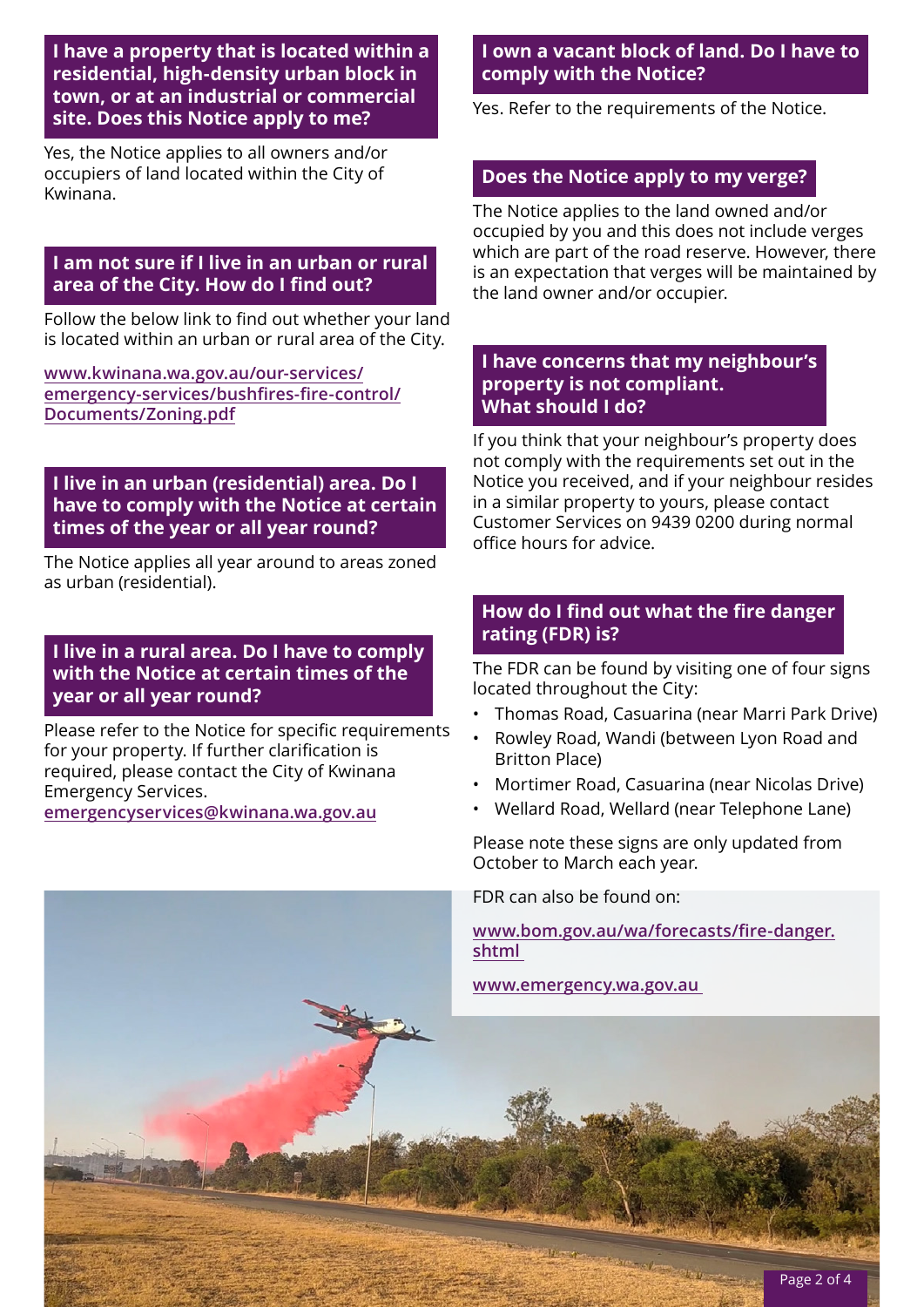

# **Can I burn on a Sunday or a public holiday?**

You can burn on a Sunday or public holiday providing the Bureau of Meteorology in Perth has not issued a fire danger forecast for the local government areas overseen by the City declaring that the fire danger rating is likely to be very high, severe, extreme or catastrophic. If such a forecast has been issued, all burning is absolutely prohibited.

## **Can I burn garden refuse?**

#### **Prohibited burning periods only**

During the declared Prohibited Burning Period, owners and/or occupiers must not undertake the burning of garden refuse, rubbish or for any other like purpose as defined within the Bush Fires Act 1954 section 24C.

Check the City's website to determine when a Prohibited Burning Period has been declared.

# **Restricted burning periods only**

During the declared Restricted Burning Period only, owners and/or occupiers may:

- apply for a permit to burn the bush for bush fire risk mitigation purposes only,by following the conditions imposed on a permit to burn as issued by a Bush Fire Control Officer;
- in areas zoned Rural, you may undertake burning of leaves, tree branches, and other dry vegetation in piles no larger than  $1.0<sup>m</sup>$  in size, without a permit to burn, subject to the following conditions:
- no flammable material (other than that being burned) is to be within five (5) metres of the fire at any time while the fire is burning;
- the fire is lit between 6pm and 11pm and is completely extinguished before midnight on the same day;
- at least one person is present at the site of the fire at all times until it is completely extinguished; and
- when the fire is no longer required, the person ensures that the fire is completely extinguished by the application of water or earth.

# **Unrestricted Burning Periods only**

During the Unrestricted Burning Periods, owners and/or occupiers in areas zoned Rural only may burn garden refuse and set fire to bush on their land without a permit. Burning of the bush must be undertaken in accordance with all relevant State legislation and Local Government Local Laws.

# **No burning in areas defined as Urban**

Pursuant to section, 24G (2) of the Bush Fires Act 1954, no burning of garden refuse is to be undertaken in areas defined as "Urban" without written approval of the City of Kwinana.

# **Can I have a fire pit or open fire?**

Yes, you can have a fire pit providing you comply with the following conditions:

- you do not burn green waste in area's zoned as urban;
- you only burn dry cured firewood;
- you have a three metre clearing of all flammable material around the fire pit or open fire;
- the fire danger rating is not very high or above; and
- there is an adult in attendance at all times.